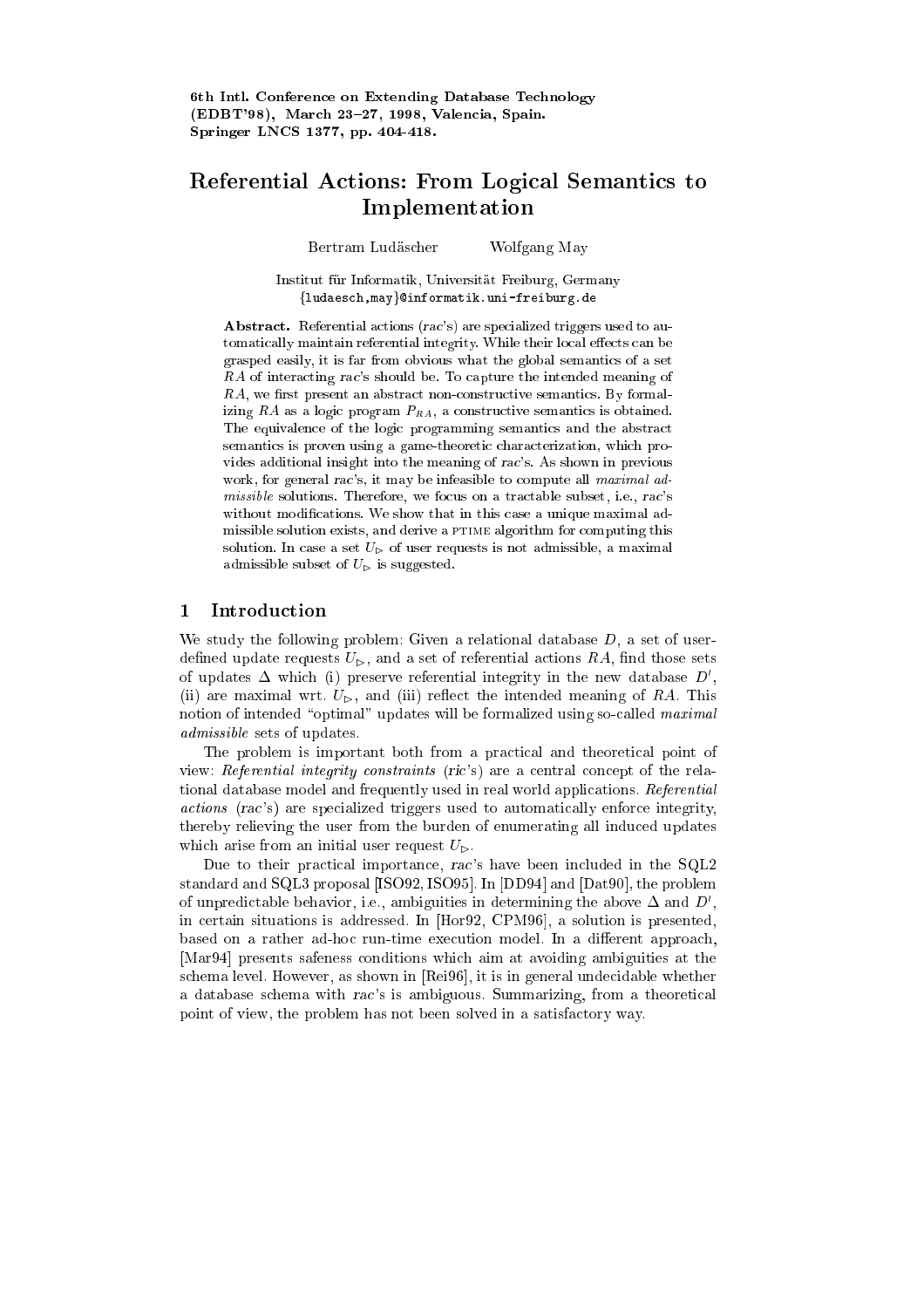In this paper, we continue our work on declarative semantics for referential actions. First results have been reported in [LMR96]. In [LML97a], it is shown that for rac's with modications, it may be infeasible to compute all maximal admissible solutions (intuitively, there are several equally justied ways how to propagate the combined effect of modifications, leading to an exponential blow up, both in the number of rules for integrity maintenance and in the number of solutions). Here, we therefore restrict to the tractable class of rac's without modifications. This guarantees the existence of a unique optimal solution which can be efficiently computed.

In Section 2, we introduce the basics of referential integrity and illustrate the problem of ambiguity. In Section 3.1, we identify and formalize desirable abstract properties of updates which lead to a non-constructive global semantics of rac's. A constructive definition providing a global semantics is obtained by formalizing a set of referential actions RA as a logic program  $P_{RA}$  (Section 3.2). The correctness of this characterization is proven via an equivalent gametheoretic characterization (Section 3.3) which allows intelligible proofs on a less technical level (Section 4). From the logic programming characterization, an algorithm for computing the maximal admissible solution is derived (Section 5).

### 2 Referential Integrity

Notation and Preliminaries. A relation schema consists of a relation name R and a vector of attributes  $(A_1, \ldots, A_n)$ . We identify attribute names  $A_i$  of R with the integers  $1, \ldots, n$ . By  $\mathbf{A} = (i_1, \ldots, i_k)$  we denote a vector of  $k \leq n$ distinct attributes (usually  $A$  will be some key).

Tuples of R are denoted by first-order atoms  $R(\bar{X})$  with n-ary relation symbol  $R$ , and vector  $X$  of variables or constants from the underlying domain. To emphasize that such a vector is ground, i.e., comprises only constants, we write  $\bar{x}$ instead of  $\overline{X}$ . The projection of tuples  $\overline{X}$  to an attribute vector **A** is denoted by  $\bar{X}[\mathbf{A}]$ : e.g., if  $\bar{x} = (a, b, c), \mathbf{A} = (1, 3),$  then  $\bar{x}[\mathbf{A}] = (a, c)$ . Deletions are denoted by del: $R(\bar{x})$ .

For a relation schema R with attributes  $A$ , a minimal subset K of A whose values uniquely identify each tuple in  $R$  is a *candidate key*. In general, the database schema specifies which attribute vectors are keys. A candidate key  $R.K$  has to satisfy the first-order sentence  $\varphi_{key}$  for every database instance D:

$$
\forall X_1, X_2 \ (R(X_1) \land R(X_2) \land X_1[\mathbf{K}] = X_2[\mathbf{K}] \to X_1 = X_2 \ ) \tag{ \varphi_{key} }
$$

Referential Integrity Constraints. A referential integrity constraint (ric) is an expression of the form

$$
R_C \ \mathbf{F} \rightarrow R_P \ \mathbf{K} \ ,
$$

where **F** is a *foreign key* of the *child relation*  $R_C$ , referencing a candidate key **K** of the parent relation  $R_P$ . A ric  $R_C$ :  $\mathbf{F} \rightarrow R_P$ . K is satisfied by a given database D, if for every child tuple  $R_C(\bar{x})$  with foreign key values  $\bar{x}[\mathbf{F}]$ , there exists a tuple  $R_P(\bar{y})$  with matching key value, i.e.,  $\bar{x}[\mathbf{F}] = \bar{y}[\mathbf{K}]$ . Thus, for a database instance D, a ric is satisfied if  $D \models \varphi_{ric}$ :

$$
\forall \bar{X} \ (R_C(\bar{X}) \to \exists \bar{Y} \ (R_P(\bar{Y}) \land \bar{X}[\mathbf{F}] = \bar{Y}[\mathbf{K}]) \ ). \tag{6.7}
$$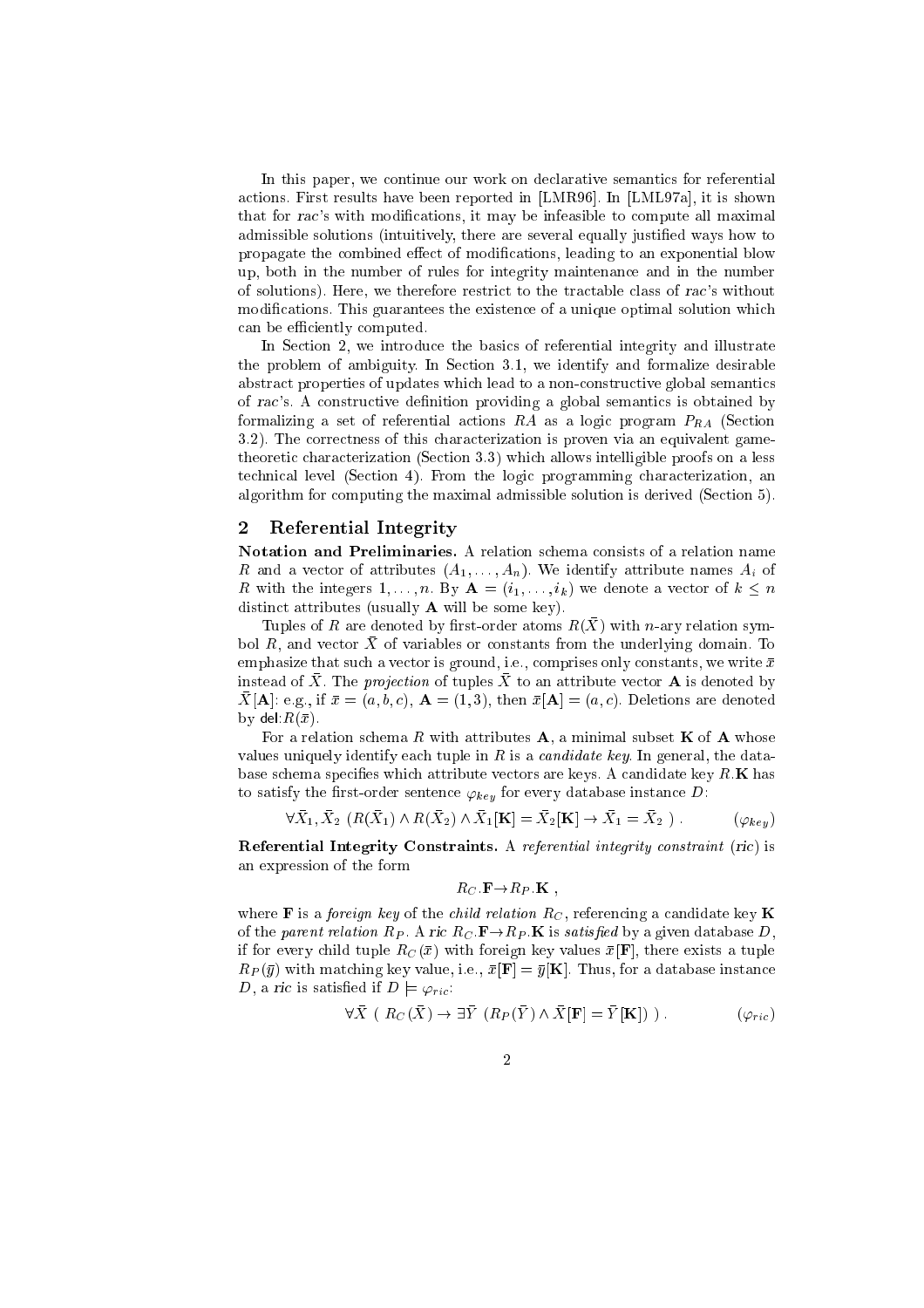A ric is *violated* by  $D$  if it is not satisfied by  $D$ .

Referential Actions. Rule-based approaches to referential integrity maintenance are attractive since they describe how ric's should be enforced using "local repairs": Given a ric  $R_C \cdot \mathbf{F} \rightarrow R_P \cdot \mathbf{K}$  and an update operation insert, delete, or modify on  $R_P$  or  $R_C$ , a referential action (rac) defines some local operation on  $R_C$  or  $R_P$ , respectively. It is easy to see from the logical implication in  $(\varphi_{ric})$ that insert into  $R_P$  and delete from  $R_C$  cannot introduce a violation of a ric, whereas the other updates can. For these, there are two strategies to maintain referential integrity by local actions:

- CASCADE: propagate the update from the parent to the child,
- REJECT: reject an update on the parent if there exists a referencing tuple.

The Problem of Ambiguity. With this *local* specification of behavior, there may be ambiguities wrt. the *global* semantics, leading to different final states. A relational database schema S with rac's RA is ambiguous, if there is some database instance D and some set of user requests  $U_{\rm p}$  s.t. there are different final states  $D'$  depending on the execution order of referential actions. As shown in [Rei96], it is in general undecidable whether a schema with rac's is ambiguous (given D and  $U_{\rm b}$ , the problem becomes decidable). The following example from [Rei96] illustrates the problem:

Example 1 Consider the database with rac's depicted in Fig. 1. Solid arcs represent ric's and point from  $R_C$  to  $R_P$ , rac's are denoted by dashed (CASCADE) or dotted (REJECT) arcs. Let  $U_{\triangleright} = {\text{del}:R_1(a)}$  be a user request to delete the tuple  $R_1(a)$ . Depending on the order of execution of rac's, one of two different final states may be reached:

- 1. If execution follows the path  $R_1-R_3-R_4$ , the tuple  $R_3(a, y)$  cannot be deleted: Since  $R_4(a, x, y)$  references  $R_3(a, y)$ , the rac for  $R_4$  forbids the deletion of  $R_3(a, y)$ . This in turn forbids the deletion of  $R_1(a)$ . Thus, the user request del: $R_1(a)$  is rejected, and the database remains unchanged, i.e.,  $D' = D$ .
- 2. If execution follows the path  $R_1{-}R_2{-}R_4$ , the tuples  $R_2(a, x)$  and  $R_4(a, x, y)$ are requested for deletion. Hence, the rac for  $R_4$ .(1,3)  $\rightarrow R_3$ .(1,2) can assume that  $R_4(a, x, y)$  is deleted, thus no referencing tuple exists in  $R_4$ . Therefore, all deletions can be executed, resulting in a new database state  $D' \neq D$ .

We argue that (2) is preferable to (1), since it accomplishes the desired user request without violating referential integrity.  $\overline{a}$ 

### 2.1 Disambiguating Strategies

The ambiguity in Example 1 can be eliminated by specifying that rac's of type REJECT are always evaluated wrt. the database state either before starting the transaction or after the complete transaction, leading to the following strategies to maintain referential integrity by referential actions:

- CASCADE: propagate the update from the parent to the child,
- RESTRICT: (i) reject an update on the *parent* if there exists a child referencing it in the original database state, or (ii) reject an update on the child if there is no tuple with the respective parent key in the original database state,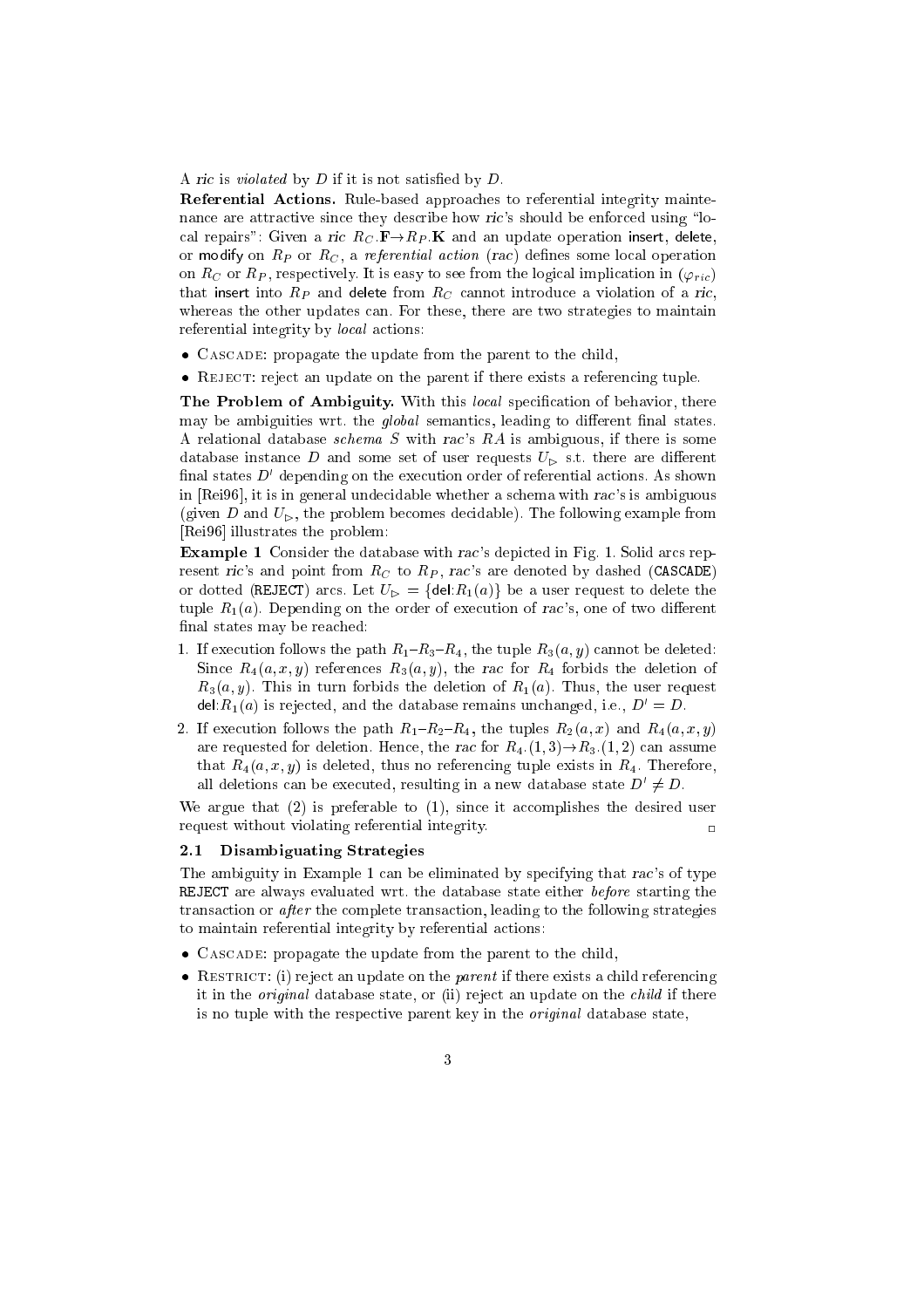

Fig. 1. Database with referential actions

• No Action: similar to RESTRICT, but look at the database state after (hypothetically) applying all updates (in active database terminology, this corresponds to change immediate coupling of referential actions into deferred  $coupling$ ).

Since the final state depends on the updates to be executed, and these may in turn depend on the final state via No AcTION, there is a cyclic dependency. In Section 3, we show how to solve this semantical problem using different (logical and game-theoretic) characterizations of rac's.

In SQL, referential actions for a given ric  $R_C \cdot \mathbf{F} \rightarrow R_P \cdot \mathbf{K}$  are specified with the definition of the child relation:

```
{C}REATE | ALTER} TABLE R_C
```

```
FOREIGN KEY \mathbf F REFERENCES R_P K
[ON UPDATE {NO ACTION | CASCADE | RESTRICT | SET NULL | SET DEFAULT}]
[ON DELETE {NO ACTION CASCADE RESTRICT SET NULL SET DEFAULT}]
\mathbf{A}
```
(RESTRICT is not contained in SQL2, but in the SQL3 proposal.)

Due to lack of space, we do not consider insertions in the sequel. Note however, that insertions can be handled in a straightforward way by rejecting updates which aim to insert a child tuple whose corresponding parent does not exist (this is also the SQL strategy), and all results can be directly extended to incorporate insertions (cf. [LML97a, LML97b]). Moreover, as mentioned above, we deliberately exclude modications (i.e., ON UPDATE triggers and SET NULL/DEFAULT actions, the latter being a special case of modications), since this problem is intractable in general [LML97a].

Thus, in this work, we investigate rics  $R_C \cdot \mathbf{F} \rightarrow R_P \cdot \mathbf{K}$  with corresponding rac's of the form  $R_C.\mathbf{F} \rightarrow R_P.\mathbf{K}$  ON DELETE {CASCADE|RESTRICT|NO ACTION}.

#### 3 Semantics of Referential Actions 3

In order to avoid ambiguities and indeterminism like in Example 1, it is necessary to specify the intended global semantics of  $rac$ 's. First, we define an abstract,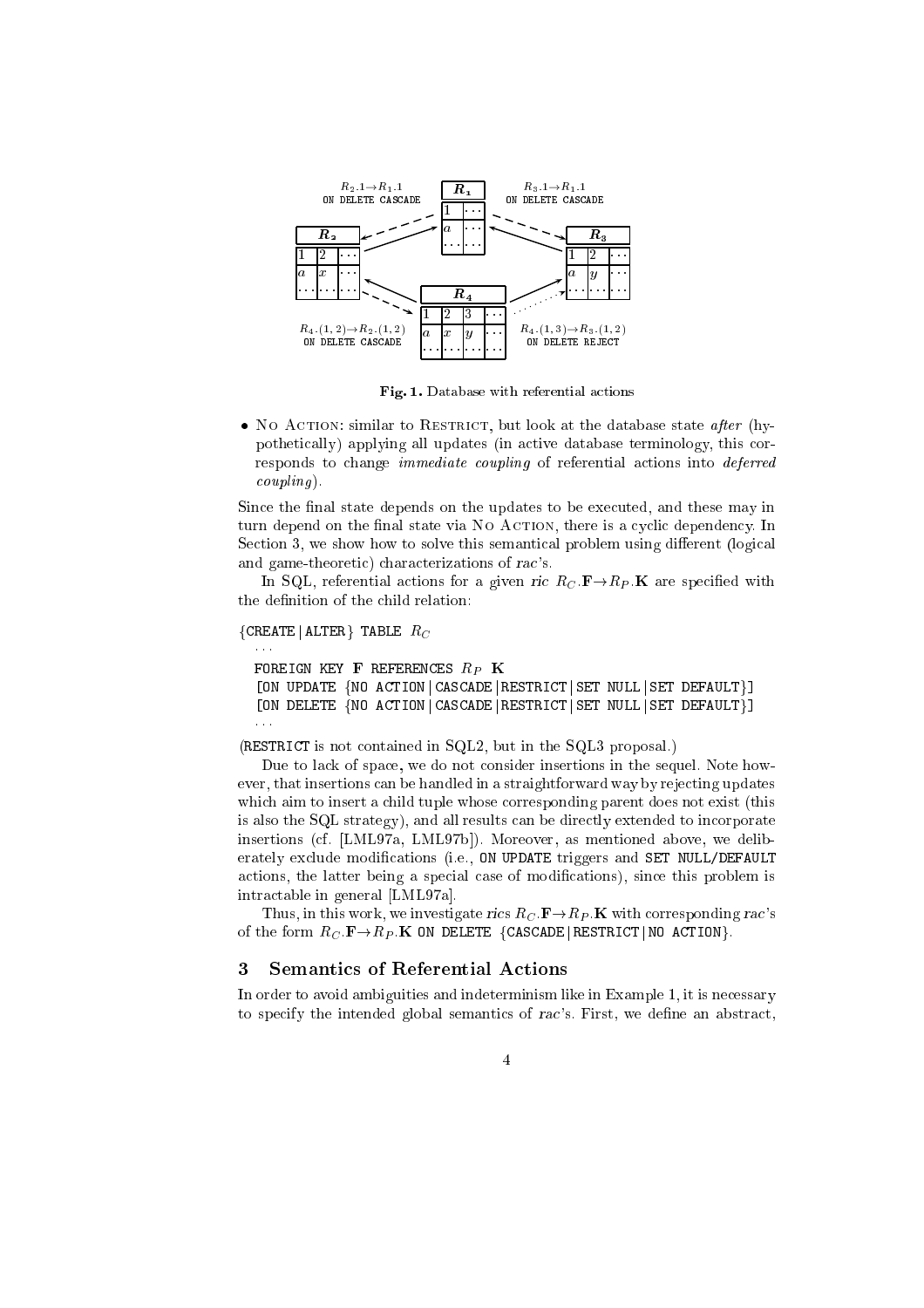non-constructive semantics which serves as the basis for a notion of correctness. Next, we show how to translate a set of rac's into a logic program, whose declarative semantics provides a constructive definition. An equivalent game-theoretic characterization is developed which will be used to prove the correctness of the logic programming semantics (Section 4).

# 3.1 Abstract Semantics

Let  $D$  be a database represented as a set of ground atoms,  $RA$  a set of rac's, and  $U_{\triangleright} = \{ \text{del}: R_1(\bar{x}_1), \ldots, \text{del}: R_n(\bar{x}_n) \}$  a set of (external) user delete requests which are passed to the system. D and RA define three graphs  $DC$  (ON DELETE CASCADE),  $\mathcal{DR}$  (ON DELETE RESTRICT), and  $\mathcal{DN}$  (ON DELETE NO ACTION) corresponding to the different types of references:

$$
\mathcal{DC} := \{ (R_C(\bar{x}), R_P(\bar{y})) \in D \times D \mid
$$
  
 
$$
R_C \cdot \mathbf{F} \to R_P \cdot \mathbf{K} \text{ on DELETE CASCADE} \in RA \text{ and } \bar{x}[\mathbf{F}] = \bar{y}[\mathbf{K}]\},
$$

 $\nu\kappa$  and  $\nu\kappa$  are defined analogously.  $\nu\epsilon$  denotes the reflexive transitive closure of  $DC$ . Note that the graphs describe *potential* interactions due to rac's, independent of the given user requests  $U_{\triangleright}$ . To capture the intended semantics,  $U_{\triangleright}$  has to be considered:

**Definition 1** Given RA, D, and  $U_{\triangleright}$ , a set  $\Delta$  of delete requests is called

- founded, if del: $R(\bar{x}) \in \Delta$  implies  $(R(\bar{x}), R'(\bar{x}')) \in \mathcal{DC}^*$  for some del: $R'(\bar{x}') \in U_{\triangleright}$ ,
- complete, if del: $R_P(\bar{y}) \in \Delta$  and  $(R_C(\bar{x}), R_P(\bar{y})) \in \mathcal{DC}$  implies del: $R_C(\bar{x}) \in \Delta$ ,
- feasible, if
	- $= (R_C(\bar{x}), R_P(\bar{y})) \in \mathcal{DR}$  implies del: $R_P(\bar{y}) \notin \Delta$ , and
	- ${\cal A}$  del:  $R_P(\bar{y}) \in \Delta$  and  $(R_C(\bar{x}), R_P(\bar{y})) \in \mathcal{DN}$  implies del:  $R_C(\bar{x}) \in \Delta$ ,
- admissible, if it is founded, complete, and feasible.

 $\overline{\phantom{a}}$ 

 $\overline{a}$ 

Foundedness guarantees that all deletions are "justified" by some user request, completeness guarantees that no cascading deletions are "forgotten", and feasibility ensures that RESTRICT/NO ACTION rac's are "obeyed".

# Definition 2 (Maximal Admissible Sets, Intended Semantics) Let RA, D, and  $U_{\triangleright}$  be given.

- The set of *induced updates*  $\Delta(U)$  of a set of user requests  $U \subseteq U_{\triangleright}$  is the least set  $\Delta$  which contains U and is complete.
- A set of user requests  $U \subseteq U_{\triangleright}$  is admissible if  $\Delta(U)$  is admissible, and maximal *admissible* if there is no other admissible U', s.t.  $U \subseteq U' \subseteq U_{\triangleright}$ .
- The *intended semantics* are the maximal admissible subsets of  $U_{\triangleright}$ .

### Proposition 1 (Correctness)

a) If  $U \subseteq U_{\triangleright}$ , then  $\Delta(U)$  is founded and complete.

b) If  $\Delta$  is complete and feasible, then  $D' := D \pm \Delta(U)$  satisfies all rics.

PROOF a)  $\Delta(U)$  is defined as the least complete set. It follows that  $\Delta(U)$ is founded. b) Completeness guarantees that all ric's labeled with ON DELETE CASCADE in  $RA$  are satisfied, feasibility guarantees that all ric's labeled with ON DELETE RESTRICT/NO ACTION are satisfied.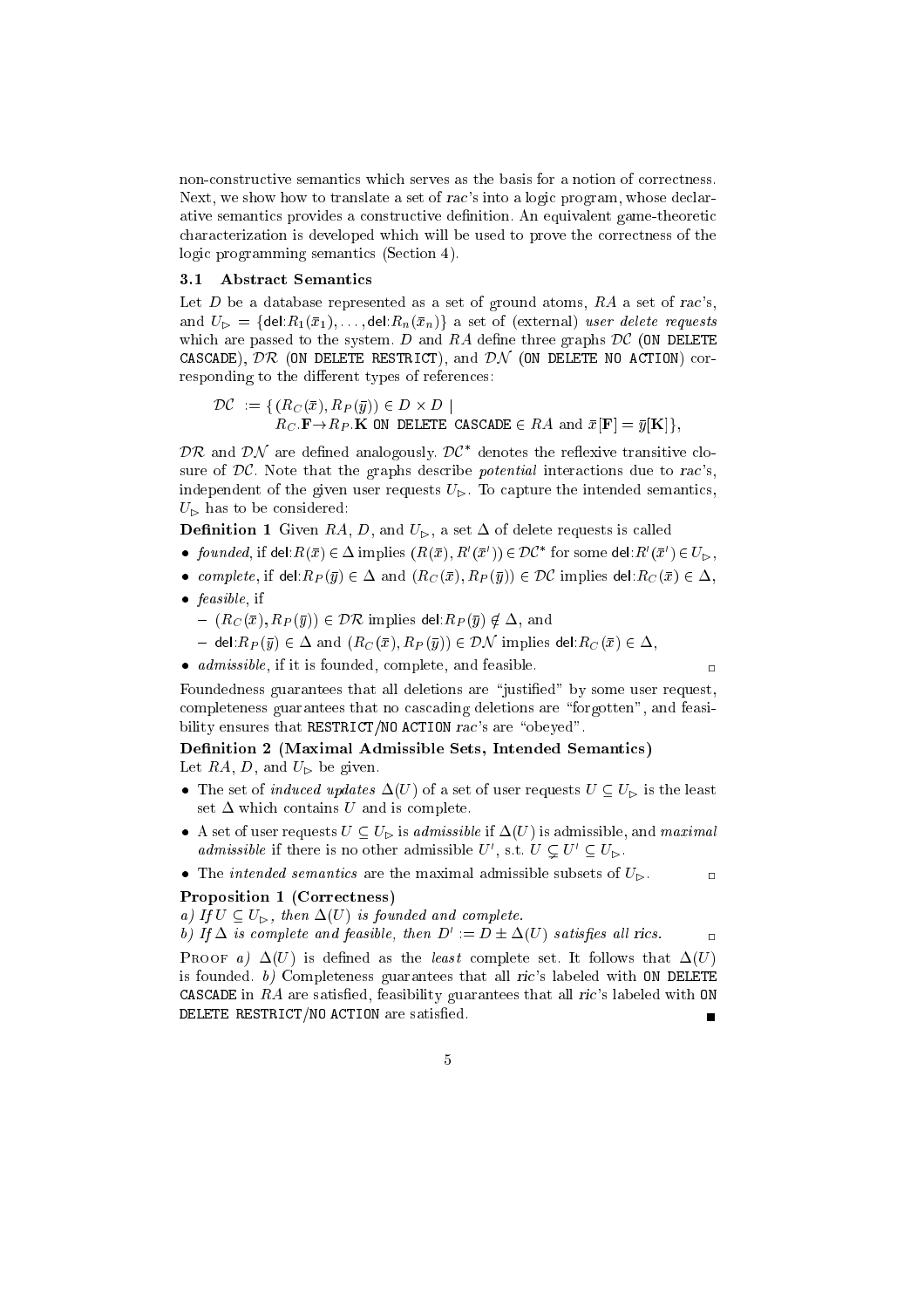#### Theorem 2 (Uniqueness)

Given RA, D, and  $U_{\triangleright}$ , there is exactly one maximal admissible  $U_{\text{max}} \subseteq U_{\triangleright}$ .

PROOF Observe that  $U_1 \cup U_2$  is admissible if  $U_1, U_2 \subseteq U_{\triangleright}$  are admissible. Thus, the union of all admissible subsets of  $U_{\triangleright}$  yields  $U_{\text{max}}$ .

#### 3.2 Logic Programming Characterization

We show how a set RA of rac's is compiled into a logic program  $P_{RA}$  whose rules specify their local behavior. The advantage of this logical formalization is that the declarative semantics of  $P_{RA}$  defines a precise global semantics.

The following rule derives for every user request del:  $R(\bar{x}) \in U_{\triangleright}$  an *internal* delete request req\_del: $R(\bar{x})$ , provided there is no blocking blk\_del: $R(\bar{x})$ :

$$
req\_del: R(\bar{X}) \leftarrow del: R(\bar{X}), \neg blk\_del: R(\bar{X}).
$$
\n
$$
(I)
$$

Referential actions are specied as follows:

•  $R_C$   $\mathbf{F} \rightarrow R_P$  K ON DELETE CASCADE is encoded into two rules: the first one propagates internal delete requests downwards from the parent to the child:

$$
\mathsf{req\_del}.R_C(\bar{X}) \leftarrow \text{ req\_del}.R_P(\bar{Y}), \ R_C(\bar{X}), \ \bar{X}[\mathbf{F}] = \bar{Y}[\mathbf{K}]. \qquad \qquad (DC_1)
$$

Additionally, blockings are propagated upwards, i.e., when the deletion of a child is blocked, the deletion of the referenced parent is also blocked:

blk del 
$$
R_P(Y) \leftarrow R_P(Y)
$$
, blk-del  $R_C(X)$ ,  $X[\mathbf{F}] = Y[\mathbf{K}]$ .  $(DC_2)$ 

•  $R_C$ :  $\mathbf{F} \rightarrow R_P$ : K ON DELETE RESTRICT blocks the deletion of a parent tuple if there is a corresponding child tuple:

$$
\mathsf{blk\_del}.R_P(\bar{Y}) \leftarrow R_P(\bar{Y}), \ R_C(\bar{X}), \ \bar{X}[\mathbf{F}] = \bar{Y}[\mathbf{K}]. \tag{DR}
$$

•  $R_C$ :  $\mathbf{F} \rightarrow R_P$ : K ON DELETE NO ACTION blocks the deletion of a parent tuple if there is a corresponding child tuple which is not requested for deletion:

blk-del: 
$$
R_P(\bar{Y}) \leftarrow R_P(\bar{Y}), R_C(\bar{X}), \neg \text{req-del}: R_C(\bar{X}), \bar{X}[\mathbf{F}] = \bar{Y}[\mathbf{K}].
$$
 (DN)

Due to the negative cyclic dependency req\_del  $\rightsquigarrow$  blk\_del  $\rightsquigarrow$  req\_del ,  $P_{RA}$  is in general not stratied.

Well-Founded Semantics. The well-founded model [VGRS91] is widely accepted as a (skeptical) declarative semantics for logic programs. The well-founded model  $W_{RA}$  of  $P_{RA} \cup D \cup U_{\triangleright}$  assigns a third truth value undefined to atoms whose truth cannot be determined using a "well-founded" argumentation.

Often, even if not all requested updates can be accomplished, it is still possible to execute some of them while postponing the others. Thus, the information which tuple or update really causes problems is valuable for preparing a refined update that realizes the intended changes and is acceptable:

Example 2 Consider the database with rac's in Fig. 2, and the user request  $U_{\triangleright} = \{ \text{del}: R_1(a), \text{del}: R_1(b) \}$ . del: $R_1(b)$  is not admissible since it is blocked by  $R_5(b)$ . However, the other request, del: $R_1(a)$ , can be executed without violating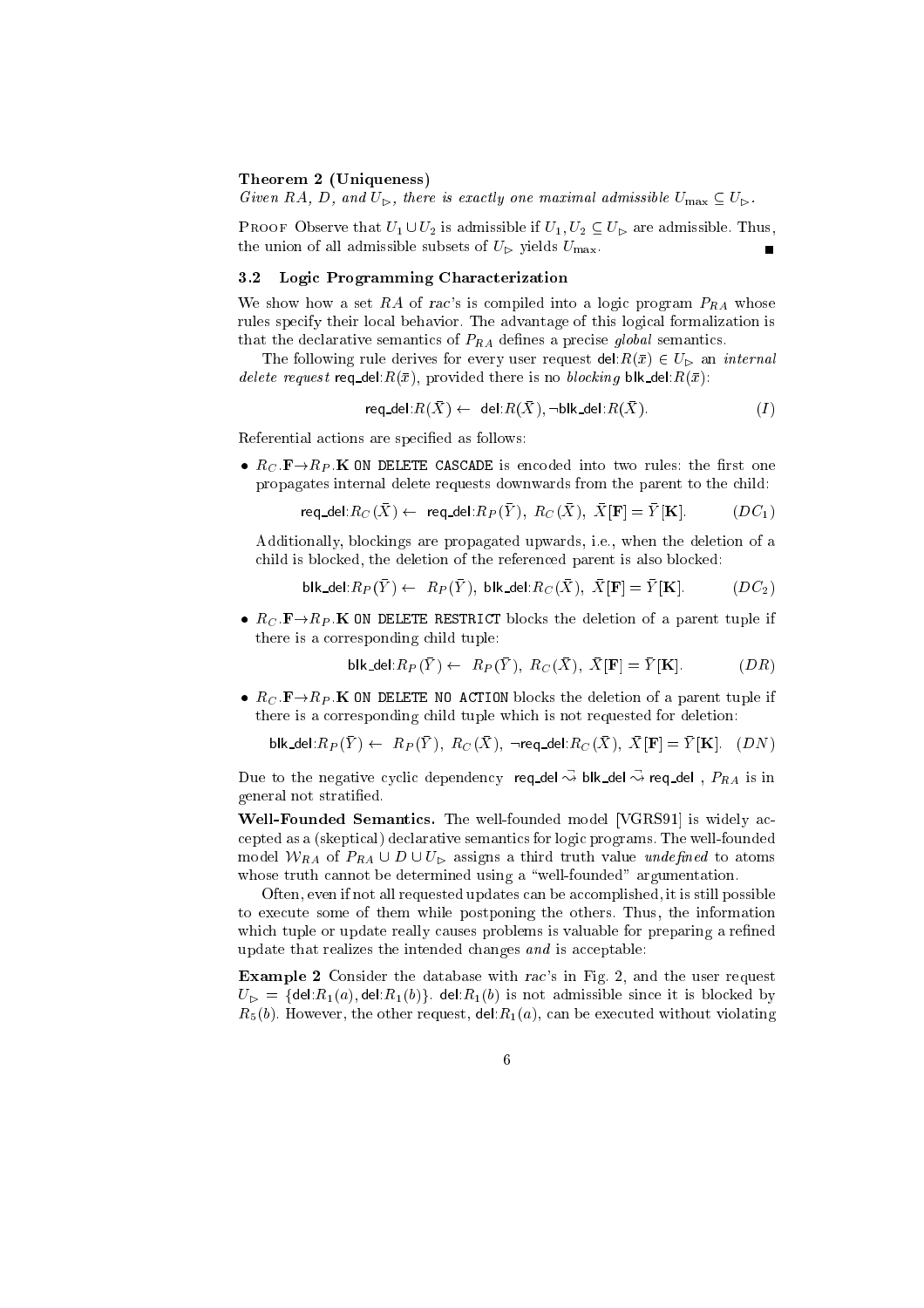

Fig. 2. Extended database with modified rac's

any ric by deleting  $R_1(a)$ ,  $R_2(a, x)$ ,  $R_3(a, y)$ , and  $R_4(a, x, y)$ . Thus, the extended set  $U'_{\mathcal{D}} = {\mathcal{A}}$ del: $R_1(a)$ , del: $R_1(b)$ , del: $R_5(b)$ } is a candidate for a refined update request which accomplishes the deletion of  $R_1(a)$  and  $R_1(b)$ .

The well-founded semantics reflects the different status of the single updates:

Given the user request  $U_{\triangleright} = \{ \text{del}: R_1(a) \}$ , the delete requests req-del for  $R_1(a)$ ,  $R_2(a,x)$ ,  $R_3(a,y)$ ,  $R_4(a,x,y)$ , as well as the blockings blk del for  $R_1(a)$ and  $R_3(a, y)$  will be *undefined* in the well-founded model.

For the user request  $U'_{\rhd} = \{ \text{del}.R_1(b) \}, \text{blk\_del}$  is true for  $R_1(b)$  due to the referencing tuple  $R_5(b)$ . Thus, req\_del: $R_1(b)$  is false, and del: $R_1(b)$  is not admissible; hence there are no cascaded delete requests. Due to the referencing tuple  $R_4(b, x, y)$  which cannot be deleted in this case, blk\_del: $R_3(b, y)$  is also true.  $\Box$ 

 $W_{RA}$  contains some ambiguities which can be interpreted constructively as degrees of freedom: The blockings and deletions induced by  $U_{\triangleright} = \{ \text{del}: R_1(a) \}$ in Example 2 are undefined due to the dependency req\_del $\rightsquigarrow$  blk\_del  $\rightsquigarrow$  req\_del. This freedom may be used to define different global policies by giving priority either to deletions or blockings (cf. Theorems 10 and 11).

### 3.3 Triggers as Games

The following game-theoretic formalization provides an elegant characterization of rac's yielding additional insight into the well-founded model of  $P_{RA}$  and the intuitive meaning of rac's.

The game is played with a pebble by two players, I (the "Deleter") and II (the "Spoiler"), who argue whether a tuple may be deleted. The players move alternately in *rounds*; each round consists of two *moves*. A player who cannot move loses. The set of *positions* of the game is  $D\cup U_{\triangleright} \cup \{$  restricted. The possible moves of I and  $\pi$  are defined below. Note that I moves from D to  $U_{\triangleright}$ , while II moves from  $U_{\triangleright}$  to  $D \cup \{$ restricted}. Initially, the pebble is placed on some tuple in D (or  $U_{\triangleright}$ ) and I (or II) starts to move. If II starts the game, the first round only consists of the move by II.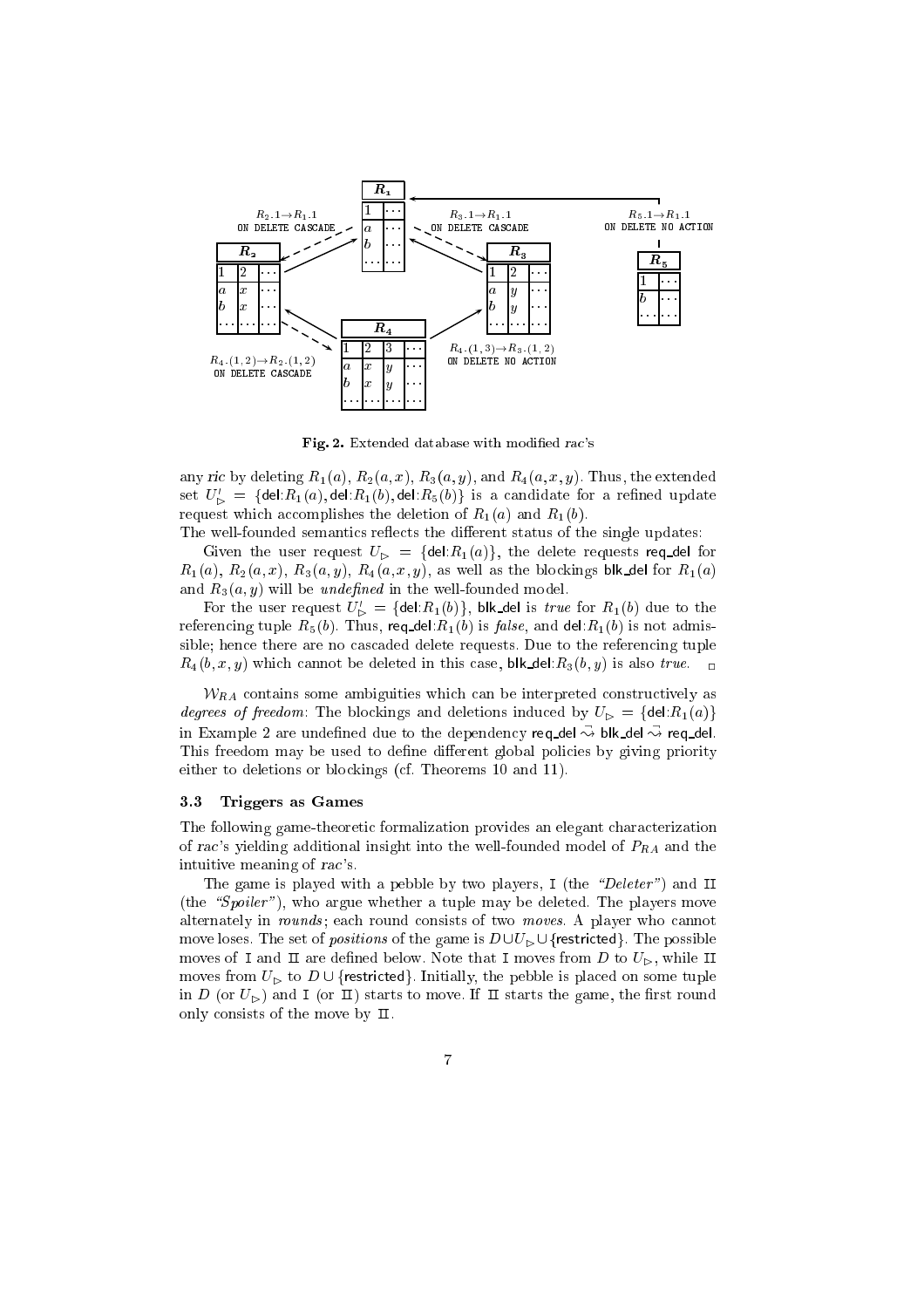By moving the pebble from  $R(\bar{x}) \in D$  to some del:  $R'(\bar{x}') \in U_{\triangleright}$  which cascades down to  $R(\bar{x})$ , I claims that the deletion of  $R(\bar{x})$  is "justified" (i.e., founded) by del:  $R'(\bar{x}')$ . Conversely, II claims by her moves that del:  $R'(\bar{x}')$  is not feasible. II can use two different arguments: Assume that the deletion of  $R'(\bar{x}')$  cascades down to some tuple  $R_P(\bar{x}_P)$ . First, if the deletion of  $R_P(\bar{x}_P)$  is restricted by a referencing child tuple  $R_C(\bar{x}_C)$ , then II may force I into a lost position by moving to restricted (since I cannot move from there). Second, II can move to a child tuple  $R_C^{\prime}(\bar{x}_C^{\prime})$  which references  $R_P(\bar{x}_P)$  with a <code>NO ACTION</code> trigger. With this move, II claims that this reference to  $R_P(\bar{x}_P)$  will remain in the database, so  $R_P(\bar{x}_P)$  and, as a consequence,  $R'(\bar{x}')$  cannot be deleted. In this case, I may start a new round of the game by finding a justification to delete the referencing child  $R_C^{\prime}(\bar{x}_C^{\prime})$ . More precisely:

**Player I** can move from  $R(\bar{x})$  to  $\mathsf{del}\: R'(\bar{x}') \quad \text{if} \quad (R(\bar{x}), R'(\bar{x}')) \quad \in \quad \mathcal{DC}^*$ and there is no  $R_C(\bar{x}_C) \in D$  s.t.  $(R_C(\bar{x}_C), R(\bar{x})) \in \mathcal{DR}.$ 

**Player** II can move from del: $R'(\bar{x}')$ 

- to restricted if there are  $R_P(\bar x_P)$  and  $R_C(\bar x_C)$  s.t.  $(R_P(\bar x_P), R'(\bar x'))$   $\;\in\;\; {\mathcal D} {\mathcal C}^*$ and  $(R_C(\bar{x}_C), R_P(\bar{x}_P)) \in \mathcal{DR}$ .
- to  $R'_C(\bar{x}'_C)$ , if  $(R_P(\bar{x}_P), R'(\bar{x}')) \in \mathcal{DC}^*$ and  $(R'_{C}(\bar{x}'_{C}), R_{P}(\bar{x}_{P})) \in \mathcal{D}\mathcal{N}$ .



#### Lemma 3 (Claims of I and  $\text{II}$ )

- 1. If I can move from  $R(\bar{x})$  to del:  $R'(\bar{x}')$ , then deletion of  $R'(\bar{x}')$  induces the deletion of  $R(\bar{x})$ .
- 2. If II can move from del: $R(\bar{x})$  to restricted, then deletion of  $R(\bar{x})$  is forbidden in the original database state.
- 3. If II can move from  $\det R(\bar{x})$  to  $R'(\bar{x}')$ , then deletion of  $R(\bar{x})$  is only admissible if  $R'(\bar{x}')$  is also deleted.  $\mathsf{C}$

**PROOF 1.** The move of I implies that  $(R(\bar{x}), R'(\bar{x})) \in \mathcal{DC}^*$ . The move of  $\,\overline{\mathbf{u}}\,$  means that either

- 2. there are  $R_P(\bar{x}_P)$ ,  $R_C(\bar{x}_C)$  s.t.  $(R_P(\bar{x}_P), R(\bar{x})) \in \mathcal{DC}^*$  and  $(R_C(\bar{x}_C), R'(\bar{x}')) \in$  $\mathcal{DR}$ . Then, by (1), deletion of  $R(\bar{x})$  induces the deletion of  $R_P(\bar{x}_P)$ , but the deletion of  $R_P(\bar{x}_P)$  is restricted by  $R_C(\bar{x}_C)$ , or
- 3.  $(R'(\bar{x}'), R(\bar{x})) \in \mathcal{DN}\circ\mathcal{DC}^*$ , i.e., there is a  $R_P(\bar{x}_P)$  s.t.  $(R_P(\bar{x}_P), R(\bar{x})) \in \mathcal{DC}^*$ and  $(R'(\bar{x}'), R_P(\bar{x}_P)) \in \mathcal{DN}$ . Hence, by (1), deletion of  $R(\bar{x})$  induces deletion of  $R_P(\bar{x}_P)$ , which is only allowed if  $R'(\bar{x}')$  is also deleted.<sup>1</sup>

**Lemma 4** The moves are linked with the logical specification as follows:

• The moves of I correspond to rule  $(DC_1)$ : I can move from  $R(\bar{x})$  to del:  $R'(\bar{x}')$ if, given the fact req\_del: $R'(\bar{x}')$ , req\_del: $R(\bar{x})$  can be derived using  $(DC_1)$ .

 $\mathcal{D} \mathcal{N} \circ \mathcal{D} \mathcal{C}^* := \{ (x, y) \mid \exists z : (x, z) \in \mathcal{D} \mathcal{N} \text{ and } (z, y) \in \mathcal{D} \mathcal{C}^* \}.$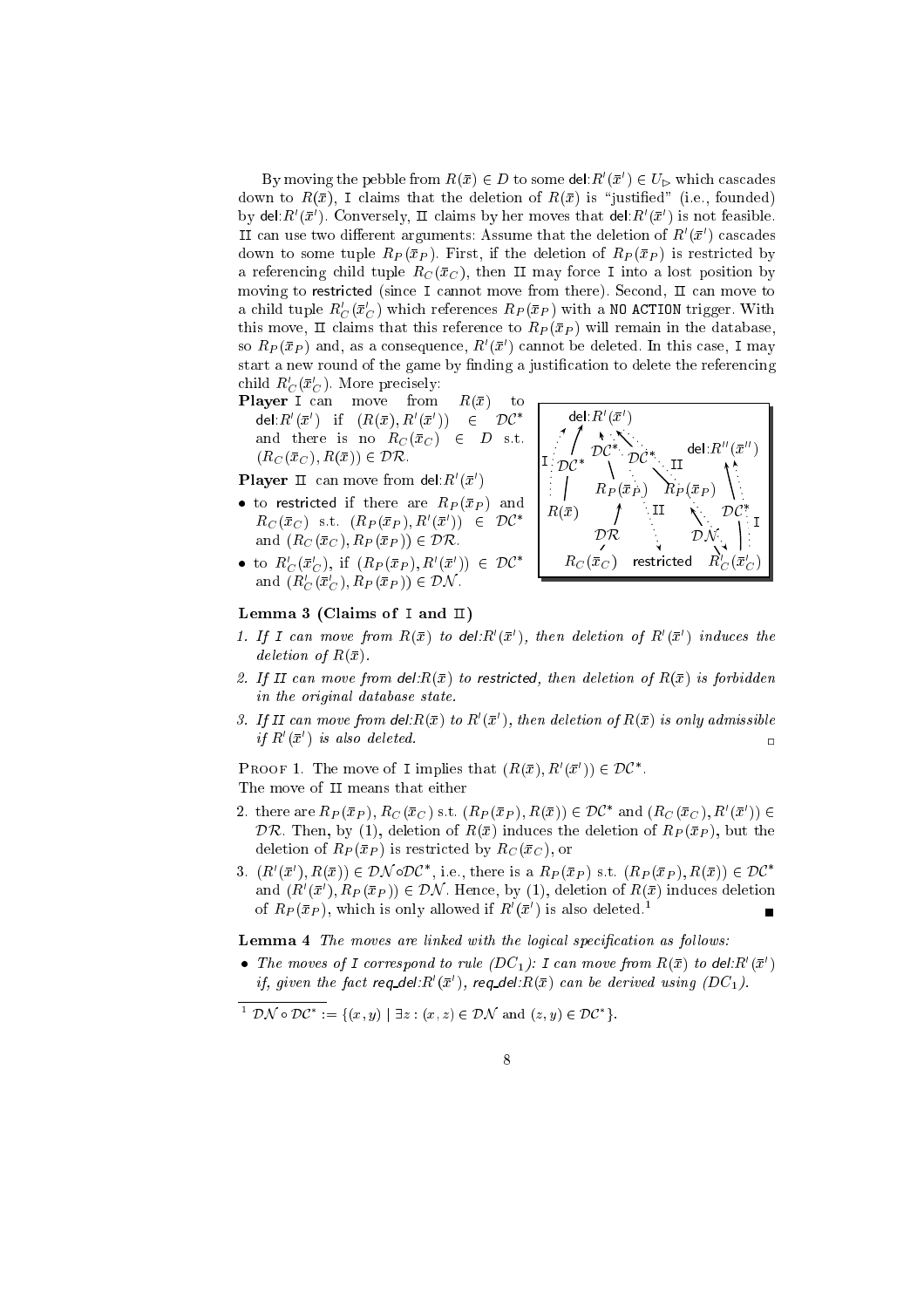- The moves by II are reflected by the rules (DC<sub>2</sub>) and (DR)/(DN):
- ${\cal I}$  = II can move from del: $R(\bar{x})$  to restricted if blk\_del: $R(\bar{x})$  is derivable using (DR) and  $(DC_2)$  only, or
- II can move from del: $R(\bar{x})$  to  $R'(\bar{x}')$  if blk\_del: $R(\bar{x})$  is derivable using  $(DC_2)$ and an instance of  $(DN)$  if reg-del:  $R'(\bar{x}')$  is assumed to be false.
- The negative dependencies in (I), reg\_del  $\rightsquigarrow \neg \text{blk\_del},$  and (DN), blk\_del  $\rightsquigarrow$  $\neg$ req\_del, mirror the alternation of moves between I and  $\pi$ , respectively.

**Definition 3** A position  $R(\bar{x}) \in D$  is won (for I), if I can win the game starting from  $R(\bar{x})$  no matter how II moves; del: $R(\bar{x}) \in U_{\geq}$  is won for II, if II can always win the game starting from del:  $R(\bar{x})$ . If  $p \in D \cup U_{\nu}$  is won (lost) for a player, p is lost (won) for the opponent. A position which is neither lost nor won is drawn. In the sequel, "is won/lost" stands for "is won/lost for  $I$ ".

Drawn positions can be viewed as ambiguous situations. For the game above, this means that neither can I prove that  $R(\bar{x})$  has to be deleted, nor can II prove that it is infeasible to delete  $R(\bar{x})$ .

**Example 3** Consider again Fig. 2 with  $U_{\triangleright} = \{ \text{del}: R_1(a), \text{del}: R_1(b) \}$ . From each of the "a"-tuples,  $\{R_1(a), R_2(a, x), R_3(a, y), R_4(a, x, y)\}\$ , I can move to del:  $R_1(a)$ , while II can move from del:  $R_1(a)$  to  $R_4(a, x, y)$ . Thus, after I has started the game moving to del: $R_1(a)$ , II will answer with the move to  $R_4(a, b, c)$ , so I moves back to del:  $R_1(a)$  again, etc. Hence the game is drawn for each of the "a"-tuples.

In contrast, for the "b"-tuples, there is an additional move from del: $R_1(b)$  to  $R_5(b)$  for II, who now has a winning strategy: by moving to  $R_5(b)$ , there is no possible answer for I, so I loses.  $\overline{a}$ 

#### **Theorem 5 (Game Semantics)** For every tuple  $R(\bar{x}) \in D$ :

- $R(\bar{x})$  is won  $\Leftrightarrow$  there is a sequence of user requests from  $U_{\triangleright}$  which deletes  $R(\bar{x})$ , and if this sequence is executed serially (independent from the order of execution of cascaded deletions), at no stage any ric is violated.
- $R(\bar{x})$  is won or drawn  $\Leftrightarrow$  simultaneous execution of all user delete requests  $del: R'(\bar{x}')$  which are won or drawn does not violate any ric and deletes  $R(\bar{x})$ .
- $R(\bar{x})$  is lost  $\Leftrightarrow$  it is not possible with the given set of user delete requests to delete  $R(\bar{x})$  without violating a ric.

**PROOF** Note that if  $R(\bar{x})$  is won or drawn, then  $(R_C(\bar{x}_C), R(\bar{x})) \notin \mathcal{DR}$  for any  $R_C(\bar{x}_C) \in D$  (otherwise, if I moves from  $R(\bar{x})$  to some  $R_d(\bar{x}_d)$ , II moves to restricted since  $(R_C(\bar{x}_C), R_d(\bar{x}_d)) \in \mathcal{DR} \circ \mathcal{DC}^*$  and wins). Thus, no ric of the form ON DELETE RESTRICT is violated when deleting some won or drawn tuple.

- Let  $U_{\triangleright,n} := \{u \in U_{\triangleright} \mid u \text{ is won in } n \text{ rounds}\}.$  Let  $R(\bar{x})$  be won in n rounds:
- ${\bf I}$  can move from  $R(\bar{x})$ , thus there exists a del: $R_d(\bar{x}_d) \in U_{\triangleright,n}$  such that  $(R(\bar{x}), R_d(\bar{x}_d)) \in \mathcal{DC}^*$ . Hence, executing  $U_{\triangleright,n}$  also deletes  $R(\bar{x})$ .
- For every  $R'(\bar{x}')$ : if  $(R'(\bar{x}'), R(\bar{x})) \in \mathcal{DC}$ , then also  $(R'(\bar{x}'), R_d(\bar{x}_d)) \in \mathcal{DC}^*$  and  $R'(\bar{x}')$  is won in n rounds, and will also be deleted. Thus, no rac ON DELETE **CASCADE** is violated when executing  $U_{\ge n}$ .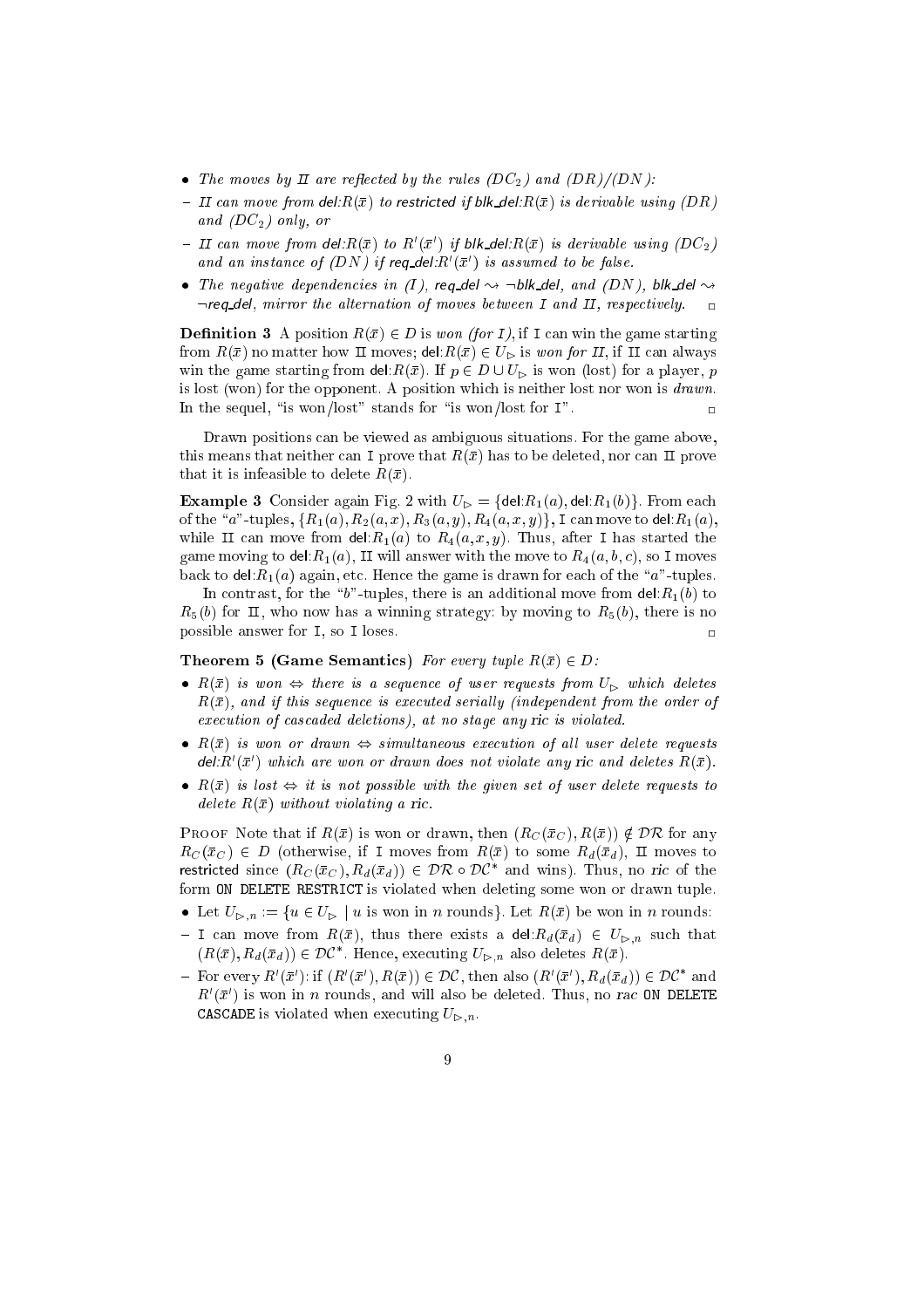- For every  $R'(\bar{x}')$  s.t.  $(R'(\bar{x}'), R(\bar{x})) \in \mathcal{DN}$ ,  $(R'(\bar{x}'), R_d(\bar{x}_d)) \in \mathcal{DN} \circ \mathcal{DC}^*$ , thus II can move from del: $R_d(\bar{x}_d)$  to  $R'(\bar{x}')$  which then must be won in  $n-1$  rounds, thus it is already deleted when executing  $U_{\triangleright,n-1}$ . Thus, no ric of the form ON DELETE NO ACTION is violated when executing  $U_{\triangleright,n}$ .
- Let  $E_i$  be some enumeration of  $U_{\triangleright,i}$ .  $(E_1, E_2, \ldots)$  can be executed sequentially and at no stage any ric is violated.
- Let  $R(\bar{x})$  be won or drawn. Then there is a user request del:  $R_d(\bar{x}_d)$  where I can move to (i.e.,  $(R(\bar{x}), R_d(\bar{x}_d)) \in \mathcal{DC}^*$ ), which is also won or drawn. Thus, when executing del: $R_d(\bar{x}_d)$ ,  $R(\bar{x})$  is deleted. Since all tuples  $R'(\bar{x}')$ s.t.  $(R'(\bar{x}'), R(\bar{x})) \in \mathcal{DC} \cup \mathcal{DN}$  are also won or drawn (since  $\pi$  can move from  $R_d(\bar{x}_d)$  to  $R'(\bar{x}')$ , they will also be deleted. Thus, no ric ON DELETE CASCADE/NO ACTION is violated.
- A tuple  $R(\bar{x})$  is lost in *n* rounds if either
- ${ (n = 0) }$  there is no user request del: $R_d(\bar{x}_d)$  s.t.  $(R(\bar{x}), R_d(\bar{x}_d)) \in \mathcal{DC}^*$ , i.e., the deletion of  $R(\bar{x})$  is unfounded, or
- ${ (n > 0) }$  every user request del: $R_d(\bar{x}_d)$  s.t.  $(R(\bar{x}), R_d(\bar{x}_d)) \in \mathcal{DC}^*$  is lost in  $\leq n$ rounds, i.e., either  $\pi$  can move from del:  $R_d(\bar{x}_d)$  to restricted (in this case, by Lemma 3(2), del: $R_d(\bar{x}_d)$  is forbidden), or there is some tuple  $R'(\bar{x}')$  s.t.  $\Pi$ can move from del: $R_d(\bar{x}_d)$  to  $R'(\bar{x}')$  and which is lost in  $\leq n-1$  rounds. By induction hypothesis,  $R'(\bar{x}')$  cannot be deleted, but by Lemma 3(3), it must be deleted if  $R(\bar{x})$  is be deleted. Thus,  $R(\bar{x})$  cannot be deleted.

#### Theorem 6 (Correctness)

The game-theoretic characterization is correct wrt. the abstract semantics:

- $\bullet$   $U_w := \{u \in U_{\triangleright} \mid u \text{ is won} \}$  and  $U_{w,d} := \{u \in U_{\triangleright} \mid u \text{ is won or drawn} \}$  are admissible,
- $U_{w,d} = U_{\text{max}},$
- $\Delta(U_w) = \{delR(\bar{x}) \mid R(\bar{x}) \text{ is won} \}$  and  $\Delta(U_{\text{max}}) = \Delta(U_{w,d}) = \{ \text{del:} R(\bar{x}) \mid R(\bar{x}) \text{ is won or drawn} \}.$

# 4 Equivalence and Correctness

We show that the logical characterization is equivalent to the game-theoretic one. Thus, the correctness of the logical characterization reduces to the correctness of the game-theoretic one proven above.

# 4.1 Well-Founded Semantics

The *alternating fixpoint computation* (AFP) is a method for computing the wellfounded model based on successive rounds [VG93]. This characterization finally leads to an algorithm for determining the maximal admissible subset of a given set  $U_{\triangleright}$  of user requests. We introduce AFP using

Statelog, a state-oriented extension of Datalog which allows to integrate active and deductive rules [LML96]. It can be seen as a restricted class of logic programs where every predicate contains an additional distinguished argument for *state*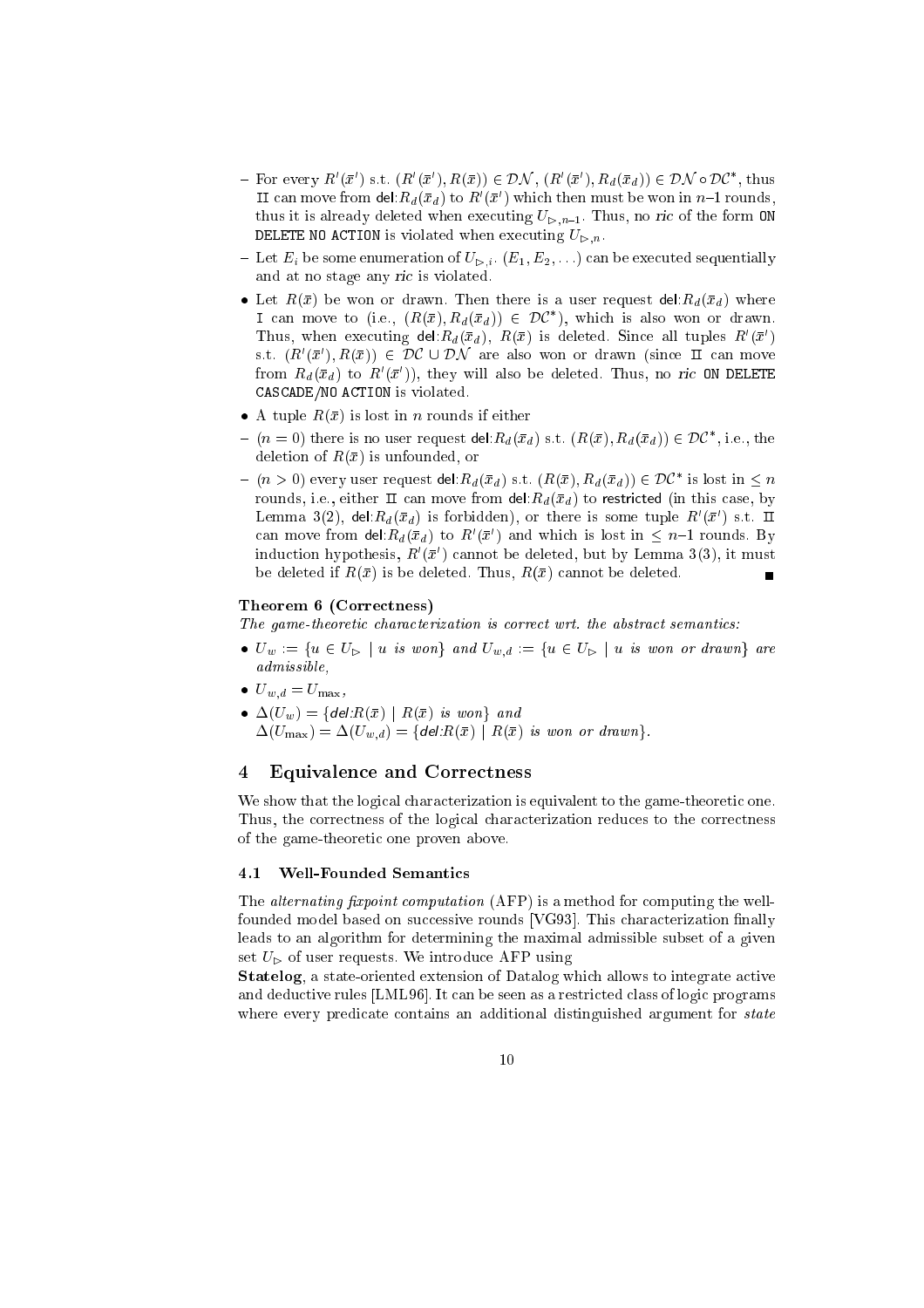terms of the form  $[S+k]$ . Here, S is the distinguished *state variable* ranging over  $\mathbb{N}_0$ . Statelog rules are of the form

$$
[S+k_0] H(\bar{X}) \leftarrow [S+k_1] B_1(\bar{X}_1), \ldots, [S+k_n] B_n(\bar{X}_n) ,
$$

where the head  $H(X)$  is an atom,  $B_i(X_i)$  are atoms or negated atoms, and  $k_0 \geq k_i$ , for all  $i \in \{1, \ldots, n\}$ . A rule is local, if  $k_0 = k_i$ , for all  $i \in \{1, \ldots, n\}$ .

In Statelog, AFP is obtained by attaching state terms to the given nonstratified program P such that all positive literals refer to  $[S+1]$  and all negative literals refer to  $[S]$ . The resulting program  $P_{AFP}$  computes the alternating fixpoint of  $P$ :

$$
[S+1] \text{ req-del: } R(\bar{X}) \leftarrow \text{ del: } R(\bar{X}), [S] \neg \text{blk-del: } R(\bar{X}). \tag{IA}
$$

 $\%$  R<sub>C</sub>:  $\mathbf{F} \rightarrow R_P$ . K ON DELETE CASCADE:

 $[S+1]$  req\_del:  $R_C(\bar{X}) \leftarrow R_C($ ,  $\bar{X}$ ),  $\bar{X}[\mathbf{F}] = \bar{Y}[\mathbf{K}]$ ,  $[S+1]$  req\_del:  $R_P(\bar{Y})$ .  $(DC_1^A)$  $[S+1]$  blk\_del: $R_P(\bar{Y}) \leftarrow R_P(\bar{Y}), \ \bar{X}[\mathbf{F}] = \bar{Y}[\mathbf{K}], \ [S+1]$  blk\_del: $R_C(\bar{X})$ .  $(DC_2^A)$  $\%$  R<sub>C</sub>:  $\mathbf{F} \rightarrow R_P$  **K** ON DELETE RESTRICT:

$$
[S+1] \text{ blk\_del}: R_P(\bar{Y}) \leftarrow R_P(\bar{Y}), R_C(\bar{X}), \ \bar{X}[\mathbf{F}] = \bar{Y}[\mathbf{K}]. \tag{DRA}
$$

 $(DN^A)$ 

$$
\% R_C \cdot \mathbf{F} \to R_P \cdot \mathbf{K} \text{ on } D \text{ELETE} \text{ no } A \text{CTION:}
$$
 (DN<sup>A</sup>)

$$
[S+1] \text{ blk\_del}: R_P(\bar{Y}) \leftarrow R_P(\bar{Y}), R_C(\bar{X}), \ \bar{X}[\mathbf{F}] = \bar{Y}[\mathbf{K}], \ [S] \neg \mathsf{req\_del}: R_C(\bar{X}).
$$

 $P_{AFP}$  is locally stratified, thus there is a unique *perfect model* [Prz88]  $M_{AFP}$  of  $P_{AFP} \cup D \cup U_{\triangleright}$ .  $\mathcal{M}_{AFP}$  mimics the alternating fixpoint computation of  $\mathcal{W}_{RA}$ : even-numbered states  $[2n]$  correspond to the increasing sequence of underestimates of true atoms, while odd-numbered states  $[2n+1]$  represent the decreasing sequence of overestimates of true or undefined atoms. The final state  $n_f$  of the computation is reached if  $\mathcal{M}[2n_f] = \mathcal{M}[2n_f+2]$ . Then, for all relations R, the truth value of atoms  $R(\bar{x})$  in  $W_{RA}$  can be determined from  $\mathcal{M}_{AFP}$  as follows:

$$
\mathcal{W}_{RA}(\mathsf{req\_del}:R(\bar{x})) = \left\{ \begin{array}{ll} \mathit{true} & \mathit{if} \ \mathcal{M}_{AFP} \models [2n_f] \ \mathsf{req\_del}:R(\bar{x}) \ , \\ \mathit{under\ if} \ \mathcal{M}_{AFP} \models [2n_f] \ \neg \mathsf{req\_del}:R(\bar{x}) \ \wedge \\ \ [2n_f+1] \ \mathsf{req\_del}:R(\bar{x}) \ , \\ \mathit{false} & \mathit{if} \ \mathcal{M}_{AFP} \models [2n_f+1] \ \neg \mathsf{req\_del}:R(\bar{x}) \ . \end{array} \right.
$$

#### Theorem 7 (Equivalence)

The well-founded model is equivalent to the game-theoretic characterization: •  $R(\bar{x})$  is won/lost/drawn  $\Leftrightarrow$   $W_{RA}(req\_del:R(\bar{x})) = true/false/undef$ .

PROOF The proof is based on a lemma which is easy to prove from Lemma 4:

### Lemma 8

- I wins at  $R(\bar{x})$  within  $\leq n$  rounds iff  $\mathcal{M}_{AFP} \models [2n]$  req\_del: $R(\bar{x})$ .
- II wins at  $R(\bar{x})$  within  $\leq n$  rounds iff  $\mathcal{M}_{AFP} \models [2n+1] \neg \text{req\_del}:R(\bar{x})$ .

From this, Theorem 7 follows directly: The  $n^{th}$  overestimate excludes deletions provably non-admissible in n rounds, whereas the  $n^{th}$  underestimate contains all deletions which can be proven in  $n$  rounds. Thus, there is an  $n$  such that  $\mathcal{M}_{AFP} \models [2n]$  req\_del: $R(\bar{x})$  iff  $\mathcal{W}_{RA}$ (req\_del: $R(\bar{x})$ ) = true, and there is an n such that  $M_{AFP} \models [2n+1]$  -req\_del: $R(\bar{x})$  iff  $W_{RA}$ (req\_del: $R(\bar{x})$ ) = false.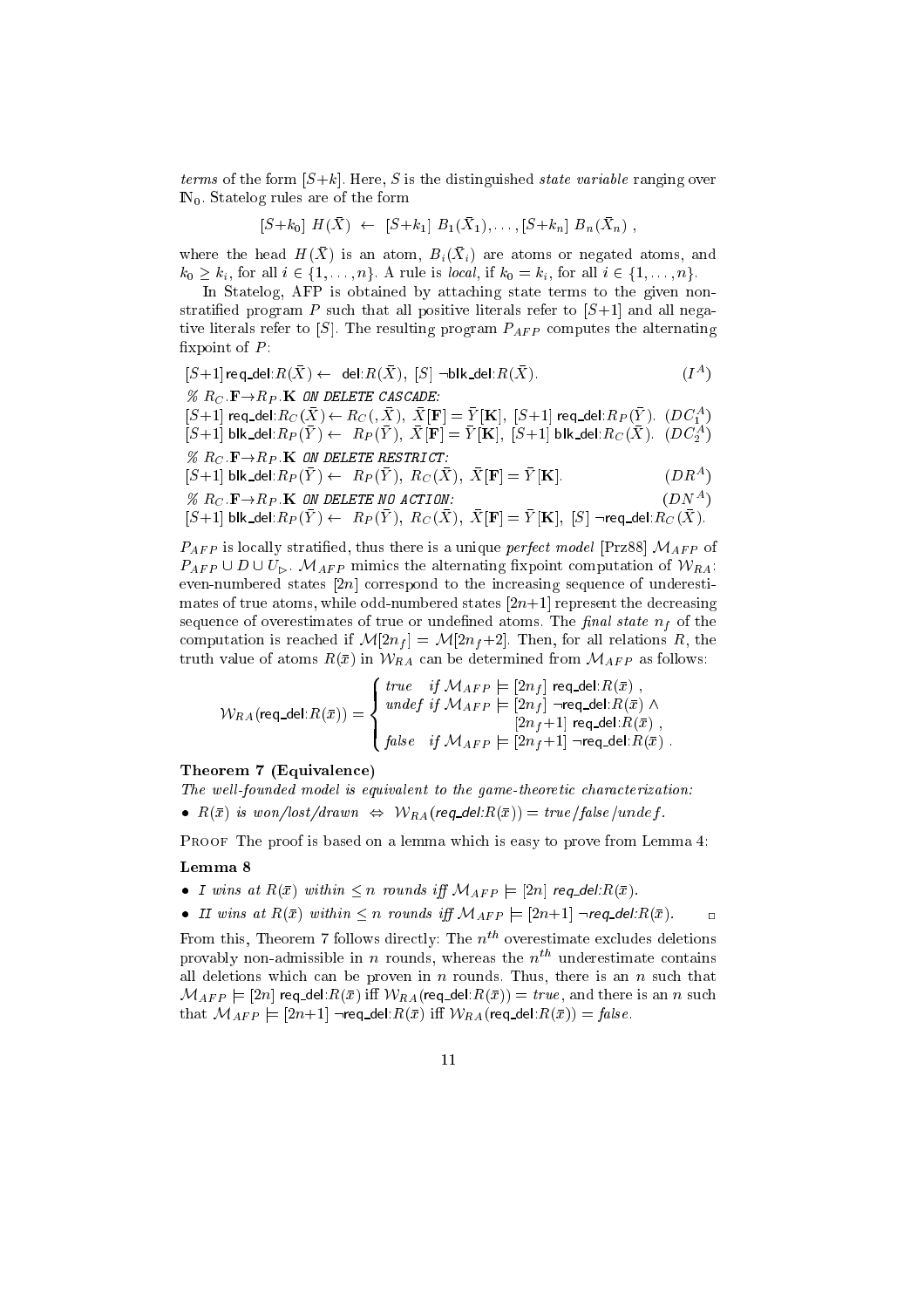The game is drawn at  $R(\bar{x})$  if for every tuple  $R'(\bar{x}')$  which  $\bar{\Pi}$  chooses, I can find a user request which deletes it, and conversely,  $\Pi$  has a witness against each of those user requests. Thus, no player has a \well-founded" proof for or against deleting those tuples.

With Theorem 6, the correctness of the logic programming formalization follows:

#### Theorem 9 (Correctness)

The logic programming characterization is correct wrt. the abstract semantics:

- $U_t := \{ del \, R(\bar{x}) \in U_{\triangleright} \mid \mathcal{W}_{RA}(req\_del \, R(\bar{x})) = true \}$  and
- $U_{t,u} := \{ \text{del}: R(\bar{x}) \in U_{\triangleright} \mid \mathcal{W}_{RA}(\text{req\_del}: R(\bar{x})) \in \{ \text{true}, \text{under} \} \}$  are admissible,  $\bullet$   $U_{t,u} = U_{\text{max}}$ , and
- $\bullet \Delta(U_{\max}) = \Delta(U_{t,u}) = \{$  del: $R(\bar{x}) \mid \mathcal{W}_{RA}$  (req\_del: $R(\bar{x})$ )  $\in \{true, \textit{under}\} \}$ .

In the following section, it is shown that the maximal admissible subset of  $U_{\triangleright}$ ,  $U_{t,u}$ , also corresponds to a total semantics of P.

#### $4.2$ Stable Models

The undefined atoms in the well-founded model leave some scope for further interpretation. This is carried out by *stable models*:

**Definition 4 (Stable Model)** [GL88] Let  $M_P$  denote the minimal model of a positive program  $P$ . Given an interpretation  $I$ , and a ground-instantiated program P,  $P/I$  denotes the reduction of P wrt. I, i.e., the program obtained by replacing every negative literal of  $P$  by its truth-value wrt.  $I$ . An interpretation I is a *stable model* if  $M_{P/I} = I$ .

Every stable model  $S$  extends the well-founded model  $W$  wrt. true and false atoms:  $S_{\text{max}} \supseteq VV_{\text{max}} \supseteq VV_{\text{max}}$  inot every program has a stable model.

**Theorem 10** Let  $S_{RA}$  be defined by

$$
\mathcal{S}_{RA} := D \cup U_{\triangleright} \cup \{ \text{req\_del}: R(\bar{x}) \mid \mathcal{W}_{RA}(\text{req\_del}: R(\bar{x})) \in \{ \text{true}, \text{under} \} \}
$$
  

$$
\cup \{ \text{blk\_del}: R(\bar{x}) \mid \mathcal{W}_{RA}(\text{blk\_del}: R(\bar{x})) = \text{true} \}.
$$

Then,  $S_{RA}$  is a total stable model of  $P_{RA} \cup D \cup U_{\triangleright}$ .

 $\mathcal{S}_{RA}$  is the "maximal" stable model in the sense that it contains all delete requests which are true in some stable model. Consequently, deletions have priority over blockings (cf. Example 2).

**Theorem 11 (Correctness)** Let S be a stable model of  $P_{RA} \cup D \cup U_{\triangleright}$ . Then

- $U_{\mathcal{S}} := \{ del: R(\bar{x}) \mid \mathcal{S} \models \text{req\_del}: R(\bar{x}) \} \cap U_{\triangleright}$  is admissible and  $\Delta(U_{\mathcal{S}}) = \{ \mathit{del} \cdot R(\bar{x}) \mid \mathcal{S} \models \mathit{req\_del} \cdot R(\bar{x}) \}.$
- $\bullet$   $U_{\text{max}} = U_{\mathcal{S}_{RA}}$  and  $\Delta(U_{\text{max}}) = \{$  del: $R(\bar{x}) \mid \mathcal{S}_{RA} \models$  req\_del: $R(\bar{x})\}$ .

PROOF Foundedness: follows directly from the fact that  $S$  is stable (unfounded req\_del: $R(\bar{x})$  would not be stable).

Completeness: For every ric  $R_C \cdot \mathbf{F} \to R_P \cdot \mathbf{K}$  ON DELETE CASCADE, if  $S \models R_C(\bar{x}) \land$ req\_del: $R_P(\bar{y}) \wedge \bar{x}[\mathbf{F}] = \bar{y}[\mathbf{K}]$ , then, due to  $(DC_1)$ ,  $S = M_{P/S}$   $\models$  req\_del: $R_C(\bar{x})$ .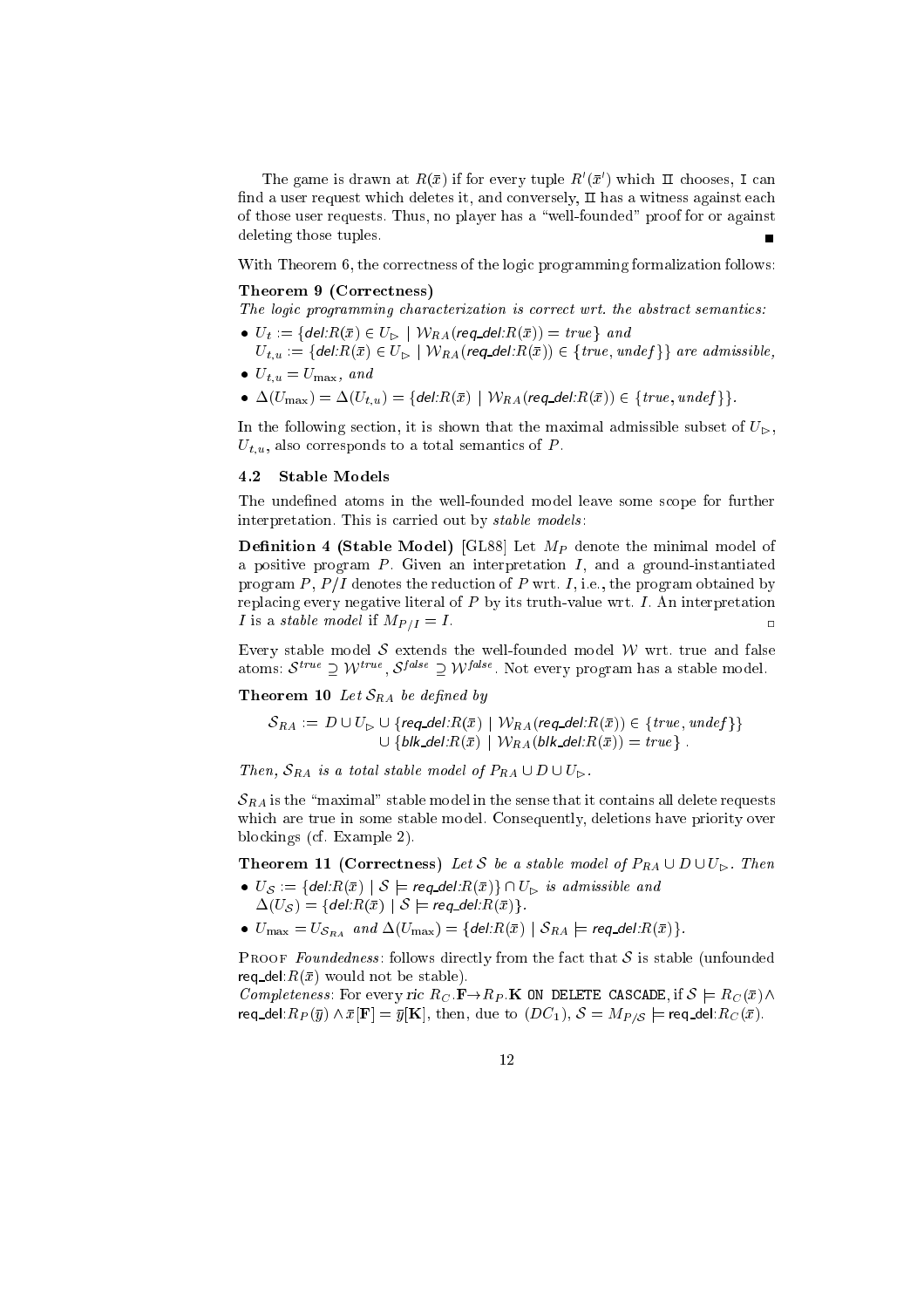*Feasibility:* Suppose a ric  $R_C \cdot \mathbf{F} \rightarrow R_P \cdot \mathbf{K}$  ON DELETE RESTRICT or  $R_C \cdot \mathbf{F} \rightarrow R_P \cdot \mathbf{K}$  ON DELETE NO ACTION would be violated: Then  $S \models \text{req\_del}:R_P(\bar{y}) \wedge R_C (\bar{x}) \wedge \bar{x}[F] =$  $\bar{y}[K]$  (for NO ACTION also  $S \models \neg \text{req\_del}: R_C(\bar{x})$ ), and thus because of  $(DR)$  resp.  $(DN)$ ,  $S = M_{P/S}$   $\models$  blk del: $R_P(\bar{y})$ . Thus, by  $(DC_2)$ , for the founding delete request del: $R(\bar{z})$ ,  $S \models$  blk del: $R(\bar{z})$ , and by  $(I)$ ,  $S \models \neg$ req del: $R(\bar{z})$  which is a contradiction to the assumption that  $\text{del}:R(\bar{z})$  is the founding delete request.  $\Delta_{\mathcal{S}} \subseteq \Delta(U_{\mathcal{S}})$  follows from foundedness, and  $\Delta_{\mathcal{S}} \supseteq \Delta(U_{\mathcal{S}})$  follows from completeness. г

# 5 A Procedural Translation

Another, more "algorithmic" implementation in Statelog is obtained by "cutting" the cyclic dependency at one of the possible points, i.e., at the rules  $(I)$ and  $(DN)$ .

Cutting in  $(DN)$  implements the definition of  $S_{RA}$ , corresponding to the observation that  $S_{RA}$  takes exactly the blockings from the underestimate and the internal delete requests from the overestimate.

The rules  $(DC_1)$ ,  $(DC_2)$  and  $(DR)$  are already local rules:

- $[S]$  req\_del:  $R_C(\bar{X}) \leftarrow R_C(\bar{X}), \ \bar{X}[\mathbf{F}] = \bar{Y}[\mathbf{K}], \ [S]$  req\_del:  $R_P(\bar{Y})$ . (DC $_1^S$  $\blacksquare$
- $[S]$  blk\_del: $R_P(\bar{Y}) \leftarrow R_P(\bar{Y}), \ \bar{X}[\mathbf{F}] = \bar{Y}[\mathbf{K}], \ [S]$  blk\_del: $R_C(\bar{X})$ . (DCS) <sup>2</sup> )
- $[S]$  blk del: $R_P(\bar{Y}) \leftarrow R_P(\bar{Y}),\ R_C(\bar{X}),\ \bar{X}[F] = \bar{Y}[\mathbf{K}].$ )

The rule  $(I)$  is also translated into a local rule:

 $[S]$  req\_del: $R(X) \leftarrow$  del: $R(X)$ ,  $[S]$   $\neg$ blk\_del: $R(X)$  $(I^S)$ 

 $(DN)$  incorporates the state leap and is augmented to a *progressive* rule  $(DN^S)$ :

 $[S+1]$  blk del: $R_P(\bar{Y}) \leftarrow R_P(\bar{Y}), R_C(\bar{X}), \bar{X}[\mathbf{F}] = \bar{Y}[\mathbf{K}], [S]$  -req del: $R_C(\bar{X})$ .

In the following, we refer to this program as  $P<sub>S</sub>$ .

 $P<sub>S</sub>$  is state-stratified, which implies that it is locally stratified, so there is a unique perfect model  $\mathcal{M}_S$  of  $P_S \cup D \cup U_{\triangleright}$ . The state-stratification {blk\_del: $R$ }  $\prec$  ${req\_del:R}$ , mirrors the stages of the algorithm: First, the blockings are computed by  $(DN^S)$  (the only progressive rule; for the initial state, this rule does not fire) and  $(DR^S),$  the induced blockings are derived by  $(DC_2^S),$  also determining the blocked user delete requests. The remaining user delete requests raise internal delete requests  $(I^S)$  which are cascaded by  $(DC_1^S)$ . From these, the resulting blockings for the next iteration are computed.

**Lemma 12**  $M_{AFP}$  corresponds to  $M_S$  as follows:

1.  $M_{AFP} \models [2n]$  blk\_del: $R(\bar{x}) \Leftrightarrow M_S \models [n]$  blk\_del: $R(\bar{x})$ . 2.  $M_{AFP} \models [2n+1]$  req\_del: $R(\bar{x}) \Leftrightarrow M_S \models [n]$  req\_del: $R(\bar{x})$ .

PROOF  $P_S$  and  $P_{AFP}$  differ in the rules  $(I^S)$  and  $(I^A)$ : In every iteration,  $P_S$ takes the blockings from the underestimate and the delete requests from the overestimates, resulting in  $S_{RA}$ . Ē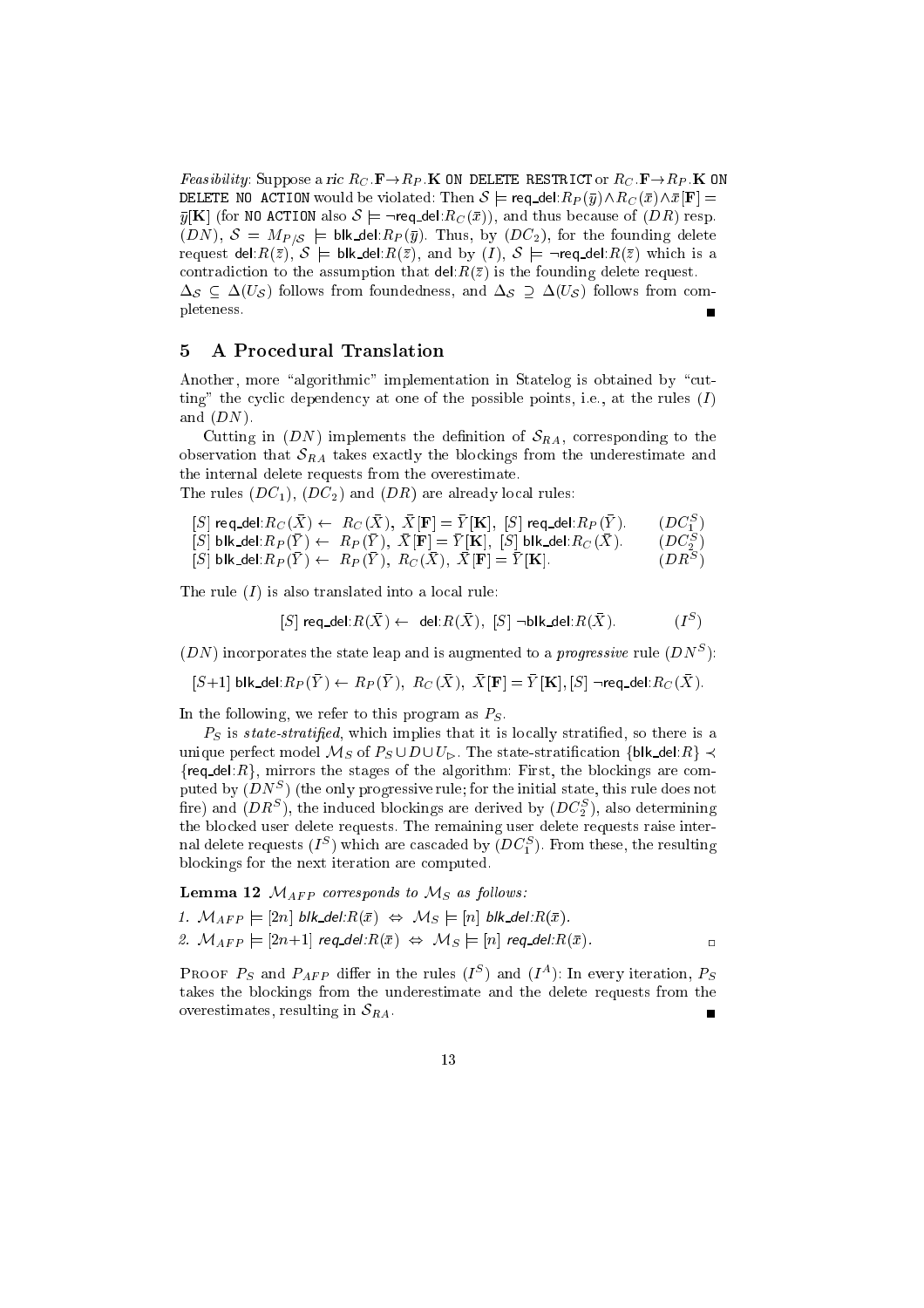**Theorem 13 (Termination)** For every database D and every set  $U_{\triangleright}$  of user delete requests, the program reaches a fixpoint, i.e., there is a least  $n_f \leq |U_{\triangleright}|$ , s.t.  $\mathcal{M}_S[n_f] = \mathcal{M}_S[n_f+1]$ .

PROOF A fixpoint is reached if the set of blocked user delete requests becomes stationary. Since this set is nondecreasing, there are at most  $|U_{\triangleright}|$  iterations.

From Lemma 12 and Theorem 10, the correctness of  $P_S$  follows:

### Theorem 14 (Correctness)

The final state of  $\mathcal{M}_S$ ,  $\mathcal{M}_S[n_f]$ , represents  $U_{\text{max}}$  and  $\Delta(U_{\text{max}})$ :

- $\bullet$   $\mathcal{M}_S[n_f] = \delta_{RA},$
- $\bullet$   $U_{\max} = \{$  del: $R(\bar{x}) \mid \mathcal{M}_S[n_f] \models$  req\_del: $R(\bar{x}) \} \cap U_{\rhd},$  and
- $\bullet \ \Delta(U_{\rm max}) = \{$  del: $R(\bar{x}) \mid \mathcal{M}_S[n_f] \models$  req\_del: $R(\bar{x})\}.$

# 5.1 Implementation in a Procedural Programming Language

The Statelog formalization  $P<sub>S</sub>$  can be easily translated into the following algorithm  $\mathbf{Alg}_S$ :

**Input:** A consistent database D and a set  $U_{\triangleright}$  of user delete requests.

- $B := \{$ all blockings which result from ON DELETE RESTRICT triggers.
- 1. (Re)Compute the set of induced blockings  $B^*$ , which result from B by propagating blockings upwards the ON DELETE CASCADE chain.
- 2. (Re)Compute the set  $U^*$  of internal requests which result from user cascading delete requests  $U_{\triangleright}$  which are not blocked:  $U^* := (U_{\triangleright} \setminus B^*)^*$ .
- 3. Add to  $B$  all blockings which are issued by  $ON$  DELETE NO ACTION triggers from tuples not in  $U^*$ , i.e., which are not requested for deletion.

4. If  $B \setminus B^* \neq \emptyset$  then goto 1 else execute requests from  $U^*$ . **Output:** The new consistent database after executing  $U_{\text{max}}$  and the sets  $U_{\text{max}}$  of committed and  $U_{\text{D}} \setminus U_{\text{max}}$  of aborted user requests.

Initially, it is assumed that there are only those blockings which result directly from ON DELETE RESTRICT triggers. Then, blockings are propagated upwards the ON DELETE CASCADE chains, nally blocking the triggering user requests. For the remaining unblocked user requests, the cascaded requests are recomputed. Thus, some more tuples will remain in the database, which could block other requests. In the next step, all blockings are computed which are caused by ON DELETE NO ACTION triggers from tuples which are not reachable via cascaded deletions. These steps are repeated until a fixpoint is reached. Observe that each iteration corresponds to the evaluation of a query with PTIME data complexity. Moreover, since the fixpoint is reached after at most  $|U_{\triangleright}|$  iterations (Theorem 13), the overall algorithm also has polynomial data complexity.

**Theorem 15** Algorithm Alg<sub>S</sub> is correct:  $U_{\text{max}} = U^* \cap U_{\text{P}}$  and  $\Delta(U_{\text{max}}) = U^*$ .